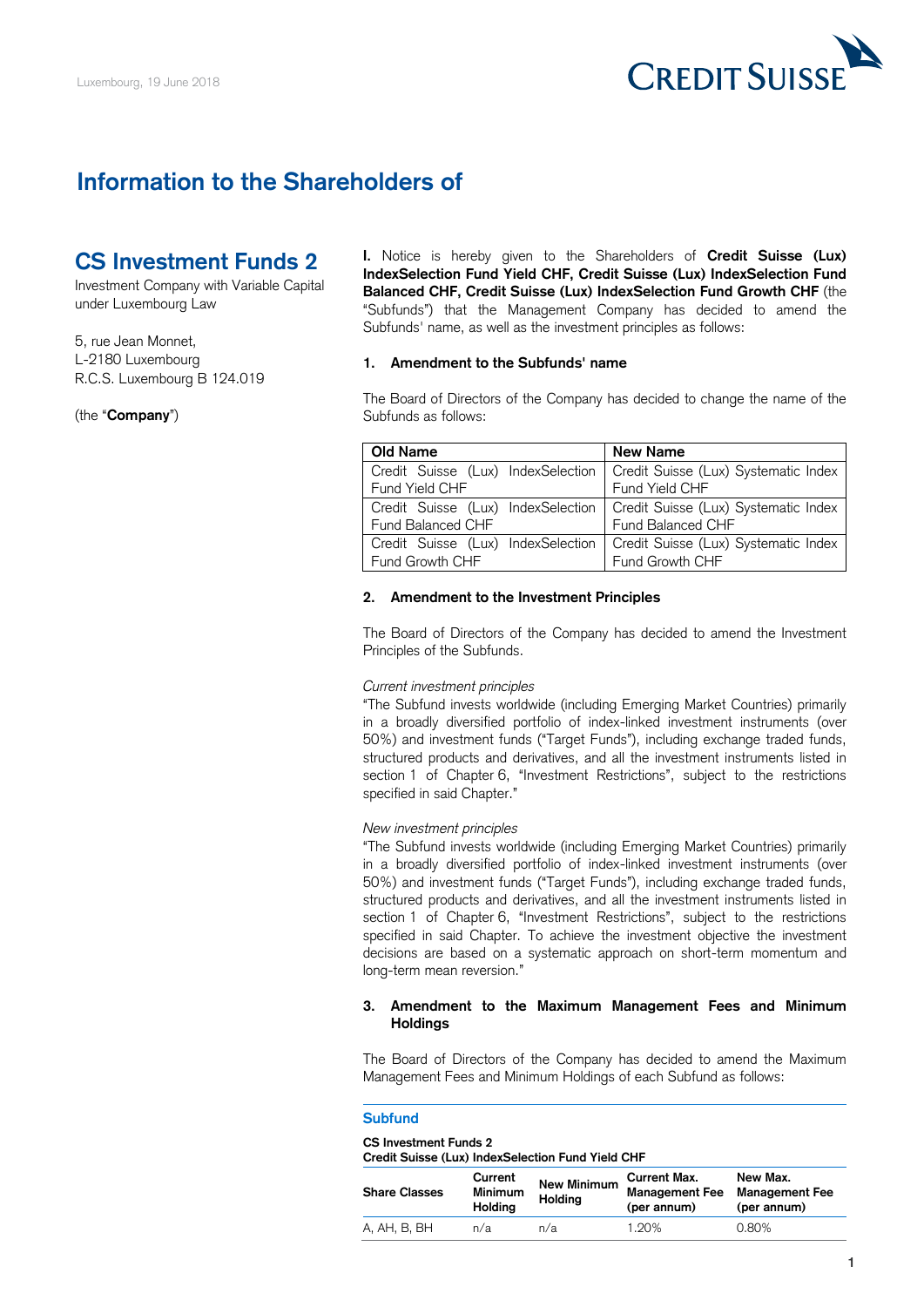

| CA, CAH, CB, CBH n/a                    |           | n/a                   | 1.20% | 0.80% |
|-----------------------------------------|-----------|-----------------------|-------|-------|
| DA, DAH, DB, DBH n/a                    |           | n/a                   | n/a   | n/a   |
| EA, EAH, EB, EBH n/a                    |           | n/a                   | 0.60% | 0.50% |
| MA, MAH, MB, MBH 25'000'000 25'000'000  |           |                       | 0.50% | 0.30% |
| IA, IAH, IB, IBH                        | 3'000'000 | 500'000               | 0.60% | 0.50% |
| IA25, IAH25, IB25,<br>IBH <sub>25</sub> |           | 25'000'000 25'000'000 | 0.50% | 0.30% |
| UA, UAH, UB, UBH n/a                    |           | n/a                   | 0.90% | 0.70% |

## **Subfund**

## **CS Investment Funds 2**

**Credit Suisse (Lux) IndexSelection Fund Balanced CHF**

| <b>Share Classes</b>                    | Current<br><b>Minimum</b><br>Holding | <b>New Minimum</b><br><b>Holding</b> | <b>Current Max.</b><br><b>Management Fee</b><br>(per annum) | New Max.<br><b>Management Fee</b><br>(per annum) |
|-----------------------------------------|--------------------------------------|--------------------------------------|-------------------------------------------------------------|--------------------------------------------------|
| A, AH, B, BH                            | n/a                                  | n/a                                  | 1.30%                                                       | 0.80%                                            |
| CA, CAH, CB, CBH n/a                    |                                      | n/a                                  | 1.30%                                                       | 0.80%                                            |
| DA, DAH, DB, DBH n/a                    |                                      | n/a                                  | n/a                                                         | n/a                                              |
| EA, EAH, EB, EBH n/a                    |                                      | n/a                                  | 0.65%                                                       | 0.50%                                            |
| MA, MAH, MB, MBH 25'000'000 25'000'000  |                                      |                                      | 0.55%                                                       | $0.30\%$                                         |
| IA, IAH, IB, IBH                        | 3'000'000                            | 500'000                              | 0.65%                                                       | 0.50%                                            |
| IA25, IAH25, IB25,<br>IBH <sub>25</sub> |                                      | 25'000'000 25'000'000                | 0.55%                                                       | 0.30%                                            |
| UA, UAH, UB, UBH n/a                    |                                      | n/a                                  | 1.00%                                                       | 0.70%                                            |

# **Subfund**

## **CS Investment Funds 2**

**Credit Suisse (Lux) IndexSelection Fund Growth CHF**

| <b>Share Classes</b>                    | Current<br><b>Minimum</b><br><b>Holding</b> | <b>New Minimum</b><br>Holding | Current Max.<br><b>Management Fee</b><br>(per annum) | New Max.<br><b>Management Fee</b><br>(per annum) |
|-----------------------------------------|---------------------------------------------|-------------------------------|------------------------------------------------------|--------------------------------------------------|
| A, AH, B, BH                            | n/a                                         | n/a                           | 1.40%                                                | 0.80%                                            |
| CA, CAH, CB, CBH n/a                    |                                             | n/a                           | 1.40%                                                | 0.80%                                            |
| DA, DAH, DB, DBH n/a                    |                                             | n/a                           | n/a                                                  | n/a                                              |
| EA, EAH, EB, EBH n/a                    |                                             | n/a                           | 0.70%                                                | 0.50%                                            |
| MA, MAH, MB, MBH 25'000'000 25'000'000  |                                             |                               | 0.60%                                                | 0.30%                                            |
| IA, IAH, IB, IBH                        | 3'000'000                                   | 500'000                       | 0.70%                                                | 0.50%                                            |
| IA25, IAH25, IB25,<br>IBH <sub>25</sub> |                                             | 25'000'000 25'000'000         | 0.60%                                                | 0.30%                                            |
| UA, UAH, UB, UBH n/a                    |                                             | n/a                           | 1.05%                                                | 0.70%                                            |

## **4. Amendment to the Investment Instruments**

The Board of Directors of the Company has decided to amend the wording on Derivatives under section "Investment Instruments" as follows:

## *Current wording*

"In accordance with section 1 g) of Chapter 6, "Investment Restrictions", the Subfund may invest up to 100% of its Net Asset Value in derivatives.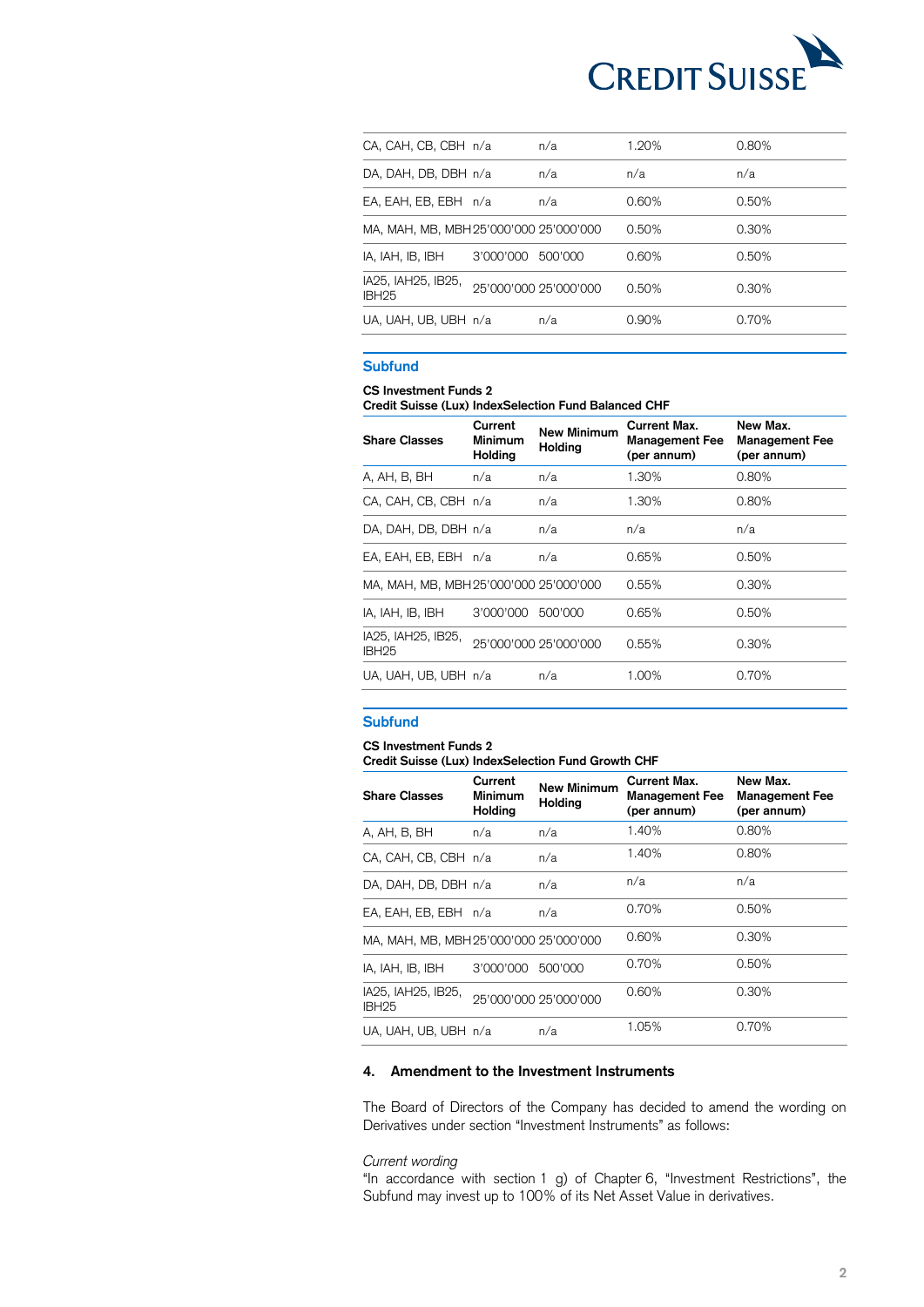

Subject to the daily mark-to-market valuation and any resulting adjustments, the Subfund may engage in active currency allocation using forward contracts, futures and options.

The overall currency exposure will be predominantly hedged back in the Reference Currency of the Subfund by using forward contracts, futures and options.

Derivatives may also be used in the interest of the efficient management of the portfolio or for hedging purposes, provided the limits set out in Chapter 6, "Investment Restrictions" are observed. The indices on which such derivatives are based shall be chosen in accordance with Art. 9 of the Grand-Ducal Decree of February 8, 2008.

The core investments of any given Subfund must not exceed 100% of its assets."

### *New wording*

"In accordance with section 1 g) of Chapter 6, "Investment Restrictions", the Subfund may invest up to 100% of its Net Asset Value in derivatives. Derivatives may be used for the purpose of hedging, efficient portfolio management and the implementation of the investment strategy within the limits set out in Chapter 6, "Investment Restrictions". Amongst others, the Subfund may use forward contracts, futures, options and swap transactions.

The overall currency exposure will be predominantly hedged back in the Reference Currency of the Subfund.

If the underlying of derivatives are financial indices, such indices shall be chosen in accordance with Art. 9 of the Grand-Ducal Regulation of February 8, 2008 and Chapter XIII of the ESMA Guidelines 2014/937 which requires that the composition of the index must be sufficiently diversified, the index represents an adequate benchmark for the market to which it refers and it is published in an appropriate manner ("Eligible Indices").The core investments of any given Subfund must not exceed 100% of its assets.

The principal amount of the Subfund's assets that can be subject to total return swaps may represent up to a maximum of 20% of the net asset value of the Subfund calculated by way of the sum of the notionals of the total return swaps. It is generally expected that the amount of such total return swap will remain within the range of 0% to 20% of the net asset value of the Subfund calculated by way of the sum of the notionals of the total return swap. In certain circumstances this proportion may be higher.

The sum of the notionals takes into account the absolute value of the notional exposure of the total return swaps used by the Subfund. The expected amount of such total return swaps is an indicator of the intensity of the use of total return swaps within the Subfund. However, it is not necessarily an indicator of the investment risks in relation to these instruments, because it does not take into account any netting or hedging effects."

## **5. Costs Associated with the systematic asset allocation model**

The Board of Directors of the Company has decided to allow the investment manager to appoint Credit Suisse International as service provider to deliver the systematic asset allocation model and to charge associated costs, amounting to maximum 0.10% p.a., to the Subfund. Such services form part of the investment process and will be contractually agreed with the investment manager.

**II.** Notice is hereby given to the Shareholders of **Credit Suisse (Lux) Global Balanced Convertible Bond Fund** (for the purpose of this section, the "**Subfund**") that the Board of Directors has decided to include the possibility for the Subfund to invest a large part of the Subfund's assets in emerging markets. The section "Investment Principles" in the Subfund's supplement, under Chapter 23, "Subfunds" of the prospectus will therefore be amended as follows: